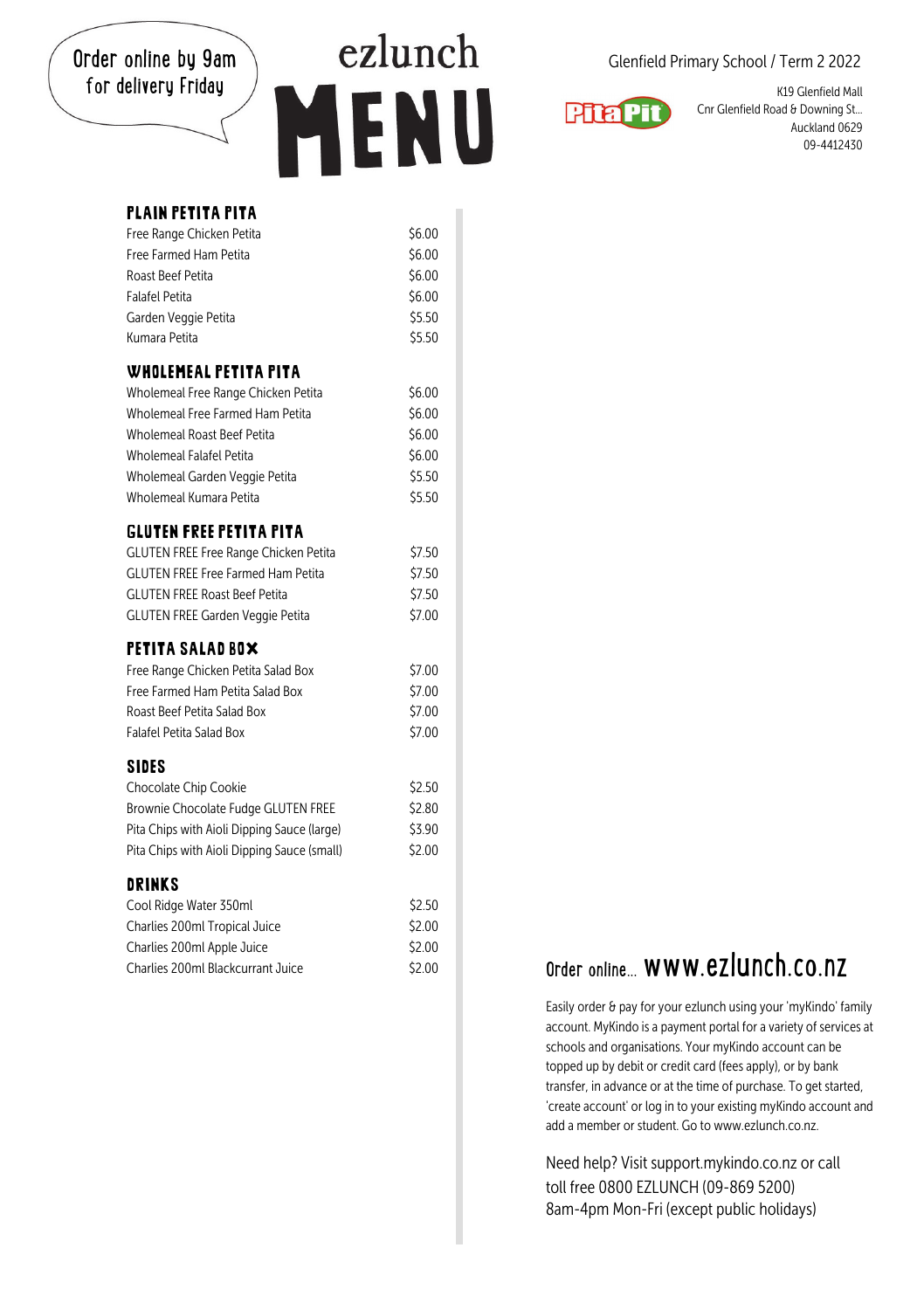#### Order online by 9am for delivery every day

## ezlunch ENU

#### Glenfield Primary School / Term 2 2022



Constellation Drive Home Zone Mairangi Bay 09-414 2428

### CAFE CORNER - MEALS

|      | NEW Chocolate croissant - Small              | S13./0  |
|------|----------------------------------------------|---------|
|      | NFW Stir fried rice                          | \$23.30 |
|      | NEW Stir fried noodles                       | \$23.30 |
|      | Sweet & Sour Chicken on Rice                 | \$23.30 |
| Thur | Bacon Frittata                               | \$15.50 |
|      | Chocolate caramel slice                      | \$7.80  |
|      | Ham.cheese and tomato Croissant              | \$12.90 |
|      | Beef Stew on Mashed Potato                   | \$23.30 |
|      | Banana Bread                                 | \$6.50  |
|      | Macaroni Cheese                              | \$15.40 |
|      | <b>Beef Burger</b>                           | \$22.20 |
|      | Chicken Nuggets & Chips - Air fried          | \$14.90 |
|      | Smoked Chicken Vogel Sandwich                | \$12.90 |
|      | Roasted Beef Vogel Sandwich                  | \$12.90 |
| M.Th | Beef Lasagne                                 | \$19.40 |
| Mon  | Smoked Chicken Sandwich, choc caramel slice  | \$19.40 |
| Mon  | Chicken Caesar Salad                         | \$18.10 |
| Tue  | Chicken Mushroom Filo with Roasted Pumpk     | \$19.40 |
| Tue  | Chicken Bacon Sandwich & Mini Blueber        | \$19.40 |
| Tue  | Teriyaki Chicken Salad                       | \$18.10 |
| Wed  | Bacon & Veg Quiche with Baked Beans          | \$19.40 |
| Wed  | Roasted Beef Sandwich, Mini Raspberry Muffin | \$19.40 |
| Thur | Chicken Sandwich, Mini Chocolate Muffin      | \$19.40 |
| Thur | Chicken. Bacon & Avocado Salad               | \$18.10 |
| Fri  | Bacon & Egg Sandwich, Banana Bread           | \$19.40 |
|      | Raspberry & White Chocolate Muffin (large)   | \$6.50  |
|      | Blueberry & Cream cheese Muffin (large)      | \$6.50  |

### Order online. www.ezlunch.co.nz

Easily order & pay for your ezlunch using your 'myKindo' family account. MyKindo is a payment portal for a variety of services at schools and organisations. Your myKindo account can be topped up by debit or credit card (fees apply), or by bank transfer, in advance or at the time of purchase. To get started, 'create account' or log in to your existing myKindo account and add a member or student. Go to www.ezlunch.co.nz.

Need help? Visit support.mykindo.co.nz or call toll free 0800 F7LUNCH (09-869 5200) 8am-4pm Mon-Fri (except public holidays)